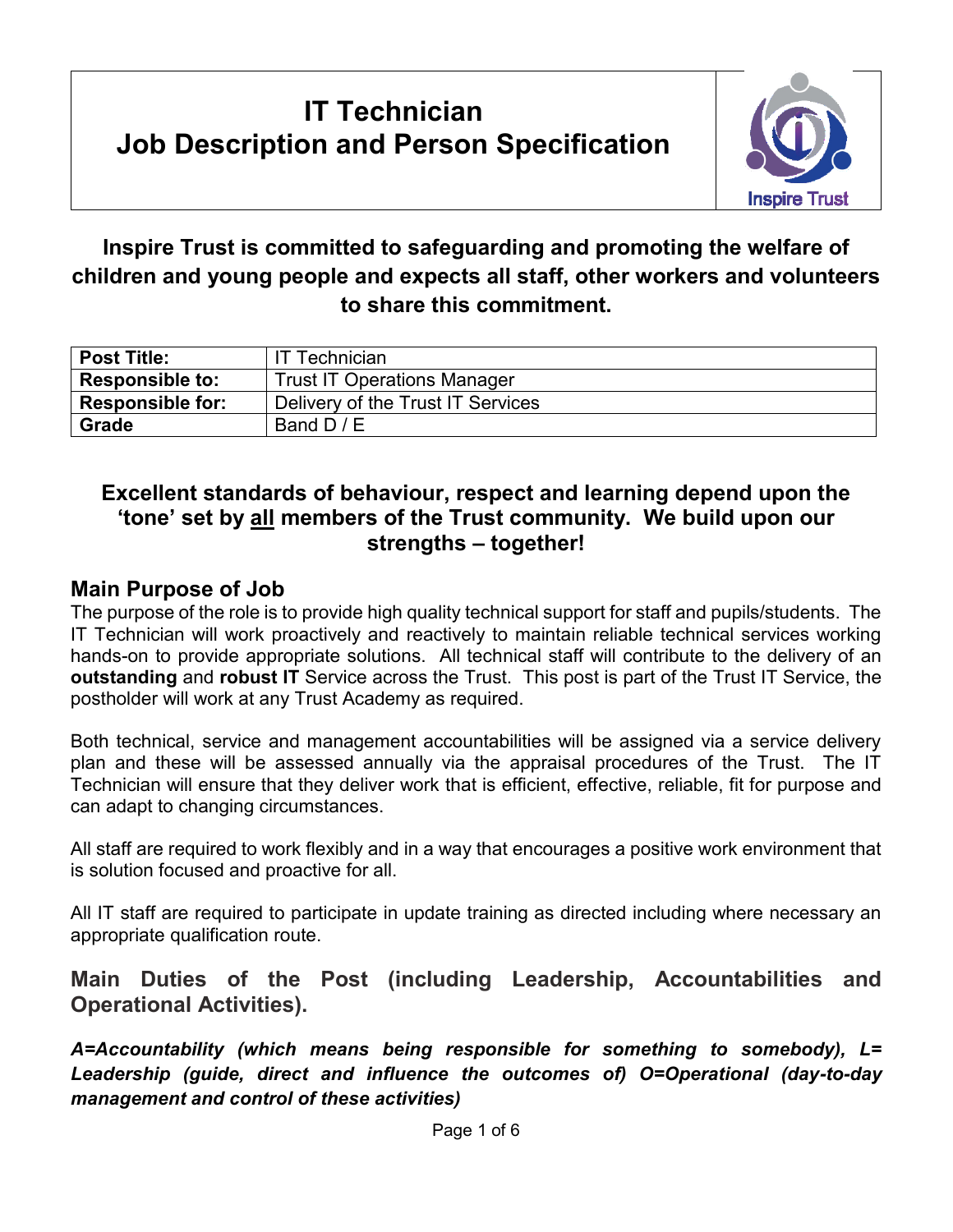| $\mathbf{1}$ | <b>Role Specific Duties and Responsibilities</b>                                                                                                                                                                                                                                                           | A                    | L | $\mathbf{O}$            |
|--------------|------------------------------------------------------------------------------------------------------------------------------------------------------------------------------------------------------------------------------------------------------------------------------------------------------------|----------------------|---|-------------------------|
| 1.1          | Providing outstanding customer service to pupils and staff – detecting,<br>diagnosing and resolving faults ensuring all systems and infrastructure are<br>operational and stable to meet needs. Maintain a professional standard of<br>communication ensuring helpdesk and therefore user is kept updated. | $\checkmark$         |   | $\checkmark$            |
| 1.2          | Coordinate and provide support for all IT based Examinations across the<br>Trust.                                                                                                                                                                                                                          | ✓                    |   | $\overline{\checkmark}$ |
| 1.3          | Maintain and support the Trust services and network technologies, ensuring<br>that they are useable, upgrades and replacements are identified and carried<br>out with minimal disruption and that the availability, continuity, and security<br>of data and IT services are maintained.                    |                      |   | $\checkmark$            |
| 1.4          | Administrate user accounts, access control and provisioning devices.                                                                                                                                                                                                                                       |                      |   | $\checkmark$            |
| 1.5          | Maintain, upgrade, install, image and configure a range of approved<br>computers peripherals, mobile devices, projectors, systems, phone system<br>and applications, using IT Skills and knowledge and following protocol (and<br>policy) ensuring needs of users are met in a timely manner.              | ✓                    |   | ✓                       |
| 1.6          | General preventative maintenance and checking of IT equipment including<br>reciprocal cleaning and tidying.                                                                                                                                                                                                | ✔                    |   | $\checkmark$            |
| 1.7          | Lifting and handling of IT devices and working to safety expectations.                                                                                                                                                                                                                                     | $\blacktriangledown$ |   | $\blacktriangledown$    |
| 1.8          | Ensure all installations are licensed and tested before proceeding.                                                                                                                                                                                                                                        |                      |   | $\overline{\checkmark}$ |
| 1.9          | Maintain and keep up to date the workstation, software and device inventory<br>(including signed in and out devices).                                                                                                                                                                                      | ✓                    |   | $\checkmark$            |
| 1.10         | Support the installation and maintenance of network cabling and equipment<br>as directed.                                                                                                                                                                                                                  |                      |   | $\overline{\checkmark}$ |
| 1.11         | Ensure that all works are completed in compliance with the relevant policies<br>and legislation including but not limited to the GDPR, Data Protection Act,<br>Safeguarding and the Computer Misuse Act.                                                                                                   |                      |   | $\checkmark$            |
| 1.12         | Provide storage, processing and usage data to aid the planning and<br>development of IT services to ensure they meet the Trust needs.                                                                                                                                                                      |                      |   | $\overline{\checkmark}$ |
| 1.13         | Regular checks of all Trust systems including Security systems, backups and<br>system updates to then escalate or troubleshoot as necessary.                                                                                                                                                               |                      |   | $\checkmark$            |
| 1.14         | Prepare training materials without use of technical jargon and with the level<br>of detail appropriate to the audience.                                                                                                                                                                                    |                      |   | $\checkmark$            |

# **2. Generic Duties and Responsibilities**

| 2.1 | Comply with all Trust policies and procedures and work in accordance with the Code of       |
|-----|---------------------------------------------------------------------------------------------|
|     | Conduct for Staff.                                                                          |
| 2.2 | All employees will be asked to work at their level on pupil/student interventions to meet   |
|     | the needs and targets of the Trust. For support staff this will include First Aid (training |
|     | will be provided).                                                                          |
| 2.3 | Be aware of and support differences and ensure all pupils, students and staff have equal    |
|     | access to opportunities to learn and develop.                                               |
| 2.4 | Participate and contribute to Appraisal and the development of Service Delivery Plans       |
|     | and Operational Schedules.                                                                  |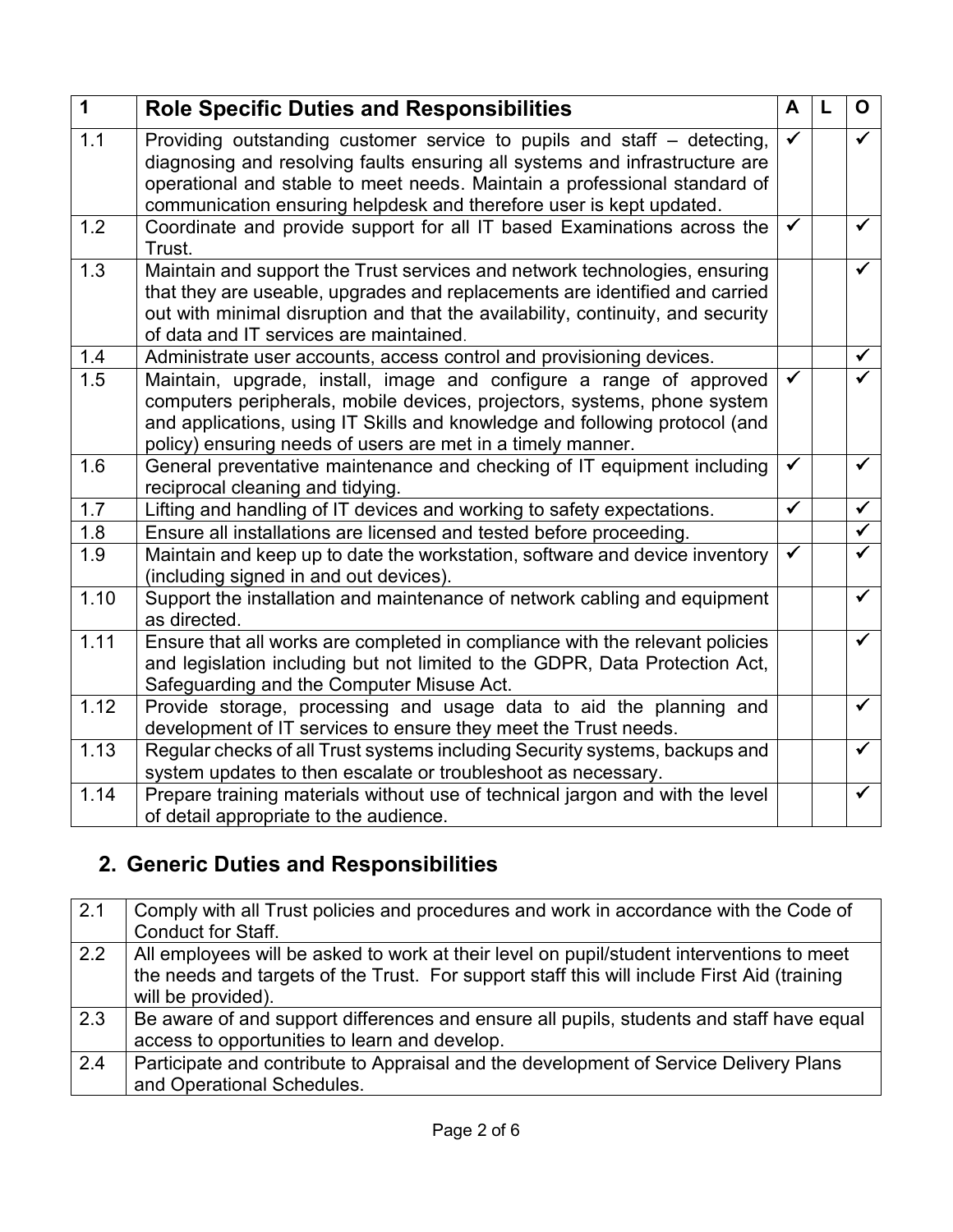| $\overline{2.5}$ | All employees will undertake regular and routine continuing professional development        |
|------------------|---------------------------------------------------------------------------------------------|
|                  | (including attendance and contribution to internal Training and Planning events) to         |
|                  | ensure that they develop and recognise their own strengths and areas of expertise and       |
|                  | use these to achieve and support others and the aims of the Trust.                          |
| 2.6              | Be aware of and comply with policies and procedures relating to safeguarding, health,       |
|                  | safety and security, confidentiality and data protection, reporting all concerns to an      |
|                  | appropriate person in accordance with policy.                                               |
| 2.7              | Contribute positively to the overall ethos / aims of the Trust including participation in   |
|                  | appropriate networks and projects.                                                          |
| 2.8              | Establish constructive relationships and communicate with others (inside and external to    |
|                  | the Trust).                                                                                 |
| 2.9              | Organise and support Academy and Trust events as requested.                                 |
| 2.10             | Any other reasonable and appropriate duties as directed by Senior Staff at any Trust        |
|                  | Academy.                                                                                    |
| 2.11             | All staff are required to work in a way that encourages a positive work environment that is |
|                  | solution focused and proactive for all. As a Senior member of staff you are required to     |
|                  | role model behaviours and standards to your team and others at all times.                   |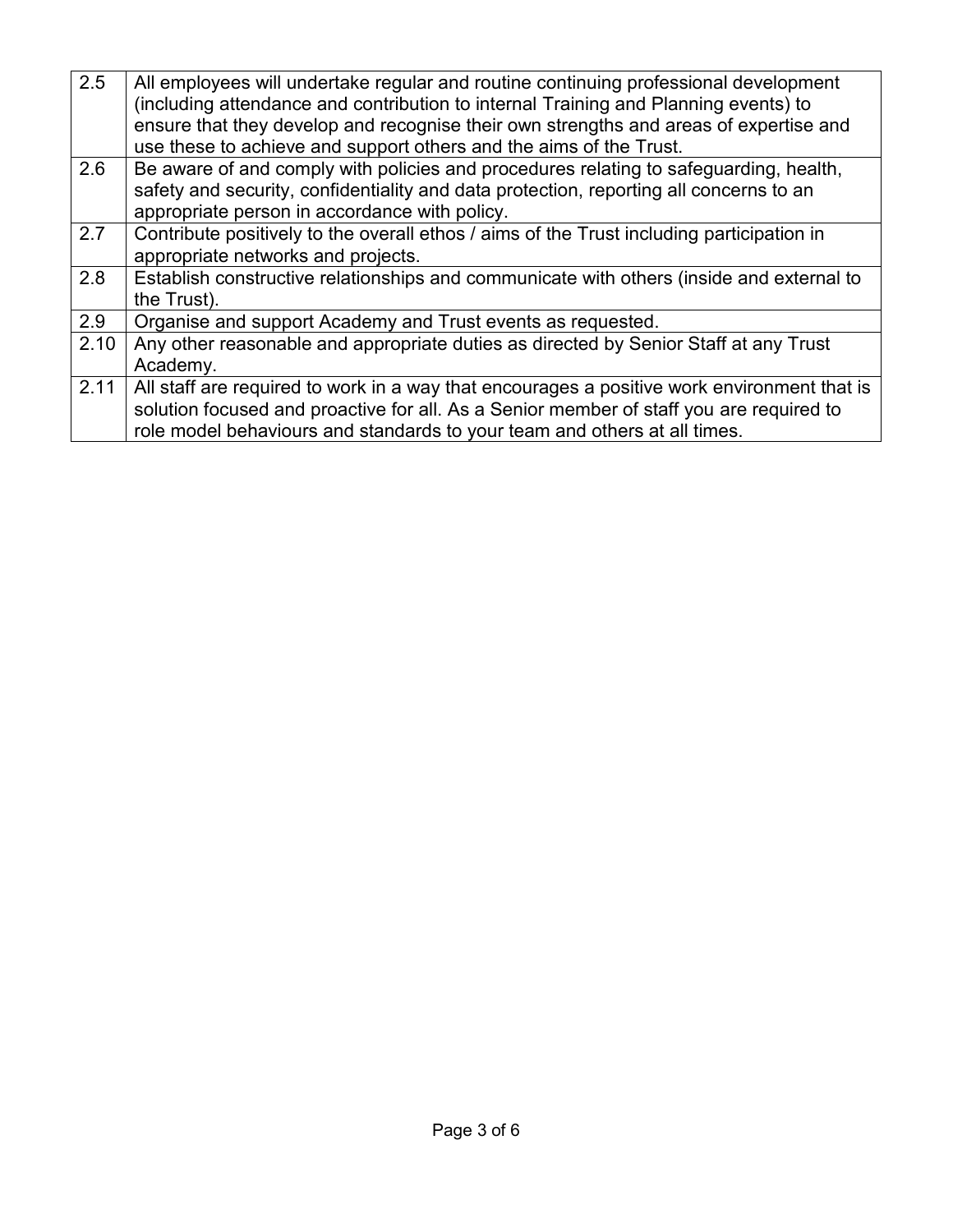# **Person Specification**

**Post:** IT Technician

| $\overline{1}$   | <b>Qualifications / Training / Experience</b>                                                                                               | <b>Essential</b> | <b>Method of</b>  |
|------------------|---------------------------------------------------------------------------------------------------------------------------------------------|------------------|-------------------|
|                  |                                                                                                                                             | <b>Criteria</b>  | <b>Assessment</b> |
| 1.1              | Educated to at least A' Level standard or equivalent in relevant or                                                                         |                  | AF, CQ            |
|                  | transferable subjects or able to evidence experience or relevant IT                                                                         |                  |                   |
|                  | related skills and knowledge.                                                                                                               |                  |                   |
| 1.2              | Evidence of training in the technical aspects of the role: networking,                                                                      | ✓                | AF, CQ, I         |
|                  | wireless technologies, Microsoft and Google technologies, security                                                                          |                  |                   |
|                  | and permissions structures, systems planning, installations.                                                                                |                  |                   |
| 1.3              | Evidence to suggest ability to discharge the main duties of the post.                                                                       | ✓                | AF, CQ, R, I      |
| $\overline{2}$   | <b>Skills and Aptitudes</b>                                                                                                                 |                  |                   |
| $\overline{2.1}$ | Skills and aptitude to analyse technical situations, explore,<br>evaluate and recommend potential solutions and deliver these<br>solutions. |                  | AF, CQ, R, I      |
| 2.2              | Excellent Organisational, interpersonal and communication Skills.                                                                           | $\checkmark$     | AF, CQ, R, I      |
| 2.3              | Proven ability to troubleshoot hardware and software problems and<br>to learn / adapt to new technologies within a changing environment     | $\checkmark$     | AF, CQ, R, I      |
| 2.4              | Ability to manage workload, assimilating new tasks / projects whilst                                                                        | $\checkmark$     | AF, CQ, R, I      |
|                  | maintaining service levels on existing workload.                                                                                            |                  |                   |
| 2.5              | Ability to work with pupils, parents, staff and trust members at all                                                                        |                  | AF, CQ, R, I      |
|                  | levels with the skills to exchange technical concepts in an                                                                                 |                  |                   |
|                  | appropriate manner.                                                                                                                         |                  |                   |
| 2.6              | Ability to deal with confidential and sensitive information with tact                                                                       |                  | AF, CQ, R, I      |
|                  | and discretion applying data protection and data sensitivity                                                                                |                  |                   |
|                  | principles at all times.                                                                                                                    |                  |                   |
| 3                | <b>Mandatory Requirements</b>                                                                                                               |                  |                   |
| $\overline{3.1}$ | A DBS check at an enhanced level (formerly CRB check) must be                                                                               | ✓                | <b>DBS Check</b>  |
|                  | undertaken by all candidates and be satisfactory as a condition of                                                                          |                  |                   |
|                  | employment with Inspire Trust.                                                                                                              |                  |                   |
| 3.2              | School posts are exempt from the Rehabilitation of Offenders Act,                                                                           | ✓                | AF/R              |
|                  | 1974; all current convictions, cautions and bindovers must be                                                                               |                  |                   |
|                  | declared on the application form or provided in a sealed envelope                                                                           |                  |                   |
|                  | addressed to the Headteacher. The 2013 amendments to the Act                                                                                |                  |                   |
|                  | allow that minor spent convictions, cautions and bindovers do not                                                                           |                  |                   |
|                  | need to be declared.                                                                                                                        |                  |                   |
| 3.3              | References that confirm suitability to work with children, reference                                                                        | ✓                | AF/R              |
|                  | must be provided from current/most recent employer. References                                                                              |                  |                   |
|                  | will not be accepted from members of candidate's families or acting                                                                         |                  |                   |
|                  | purely as a friend.                                                                                                                         |                  |                   |
| 4                | <b>Physical Requirements</b>                                                                                                                | $\checkmark$     |                   |
| 4.1              | Health and physical capacity for the role.                                                                                                  |                  | I, R              |
| 4.2              | A good attendance record in current employment, (not including                                                                              | ✓                | I, R              |
|                  | absences resulting from disability)                                                                                                         |                  |                   |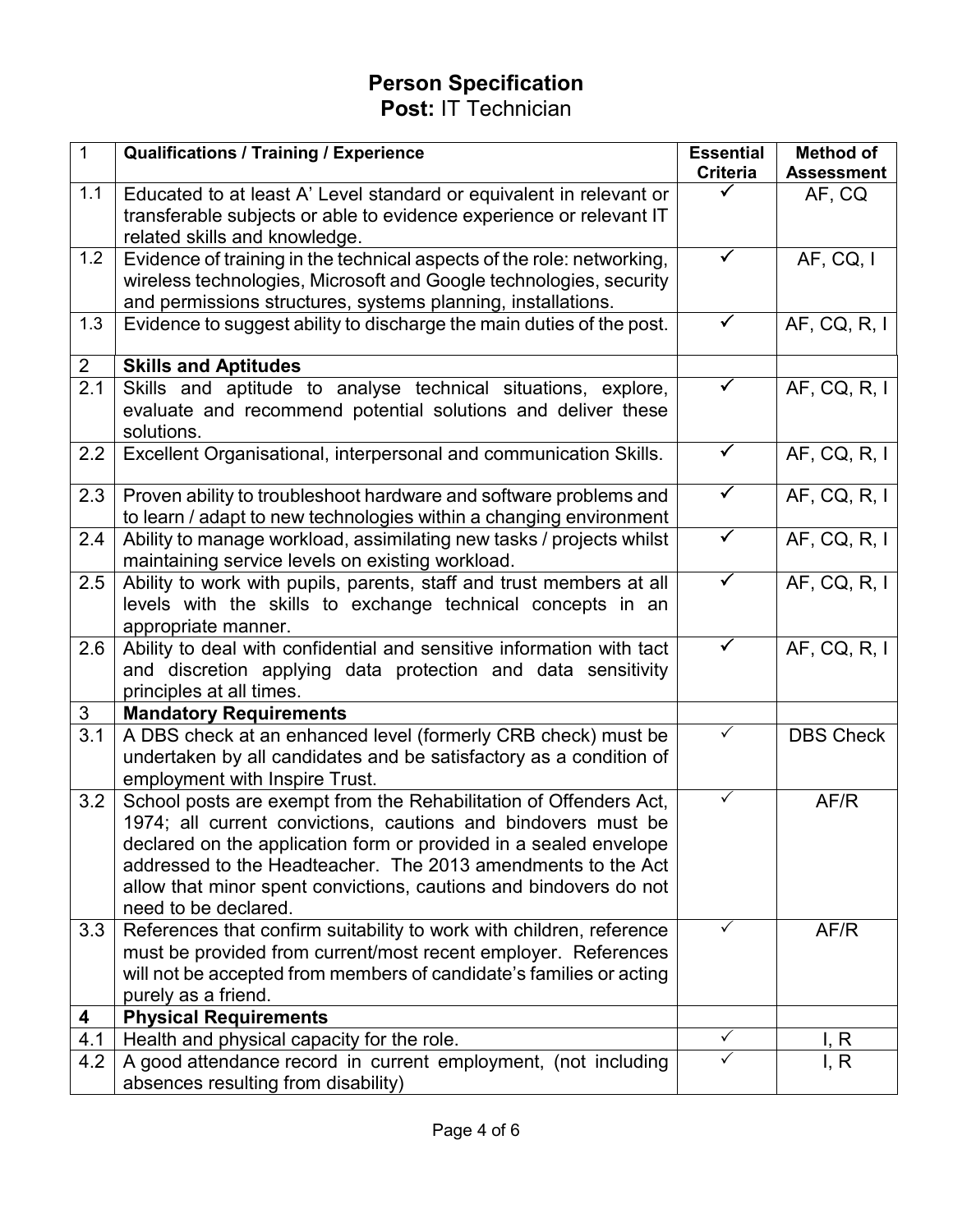#### **5. Effective Behaviours**

The Trust looks for evidence from all candidates of effective behaviours which we value and have found to be consistent with high performance. Part of our selection process will be to assess whether candidates can demonstrate that they have exhibited these behaviours in their current or previous employment, education, voluntary or other activity. Candidates are advised to read the following carefully and provide examples of these in the 'Information in Support of the Application' section of the application form. Candidates should be prepared to discuss these in the interview process.

| 5   | <b>Effective Behaviours</b>                                                                                                                                                                                                                                                                                                                                                                                                                                                                                                                                      | <b>Method of</b>          |
|-----|------------------------------------------------------------------------------------------------------------------------------------------------------------------------------------------------------------------------------------------------------------------------------------------------------------------------------------------------------------------------------------------------------------------------------------------------------------------------------------------------------------------------------------------------------------------|---------------------------|
| 5.1 | Seeing the Big Picture: Understand what your responsibilities are and how<br>these contribute to the priorities of your team. Consider the varied impact<br>your work could have on individuals with different needs and from other<br>backgrounds. Gather information from both inside and outside of the Trust<br>to inform your area of work.                                                                                                                                                                                                                 | <b>Assessment</b><br>A/IR |
| 5.2 | Changing and Improving: Review ways of working and suggest<br>improvements, including how to make full use of new digital technologies.<br>Learn new procedures and help colleagues to do the same. Query any issues<br>that arise from changes in a suitable way. Respond in an effective<br>and appropriate manner when emergencies arise.                                                                                                                                                                                                                     | A/IR                      |
| 5.3 | Making Effective Decisions: Use guidance, analyse relevant information<br>and ask colleagues for input to support decision making. Identify and deal<br>with any errors or gaps in information before making a decision. Consider the<br>diverse needs of those affected by decisions and how it will impact them.<br>Provide advice and feedback to support others in making accurate decisions.<br>Ask others to clarify decisions when confused and query any issues that<br>arise constructively.                                                            | A/IR                      |
| 5.4 | Leadership: Show enthusiasm for your work and take personal<br>accountability for your role. Demonstrate responsibility for your own<br>objectives. Act in a fair, inclusive and respectful way when dealing with others.<br>Be considerate and understanding of other people's points of view.<br>Understand and support the objectives of the wider team. Demonstrate<br>consideration of the wider consequences of own actions.                                                                                                                               | A/IR                      |
| 5.5 | Communicating and Influencing: Put forward your views in a clear,<br>constructive and considerate manner. Use an appropriate method of<br>communication for each person such as an email, telephone call or face-to-<br>face, taking into consideration their individual needs. Use plain and simple<br>language, being careful to check written work for errors. Consider the impact<br>of language used on different groups of stakeholders. Remain honest and<br>truthful when explaining opinions. Listen and ask questions to ensure your<br>understanding. | A/IR                      |
| 5.6 | Working Together: Proactively contribute to the work of the whole team and<br>remain open to taking on new and different roles. Get to know your colleagues<br>and build supportive relationships. Listen to alternative perspectives and<br>needs, responding sensitively and checking                                                                                                                                                                                                                                                                          | A/IR                      |